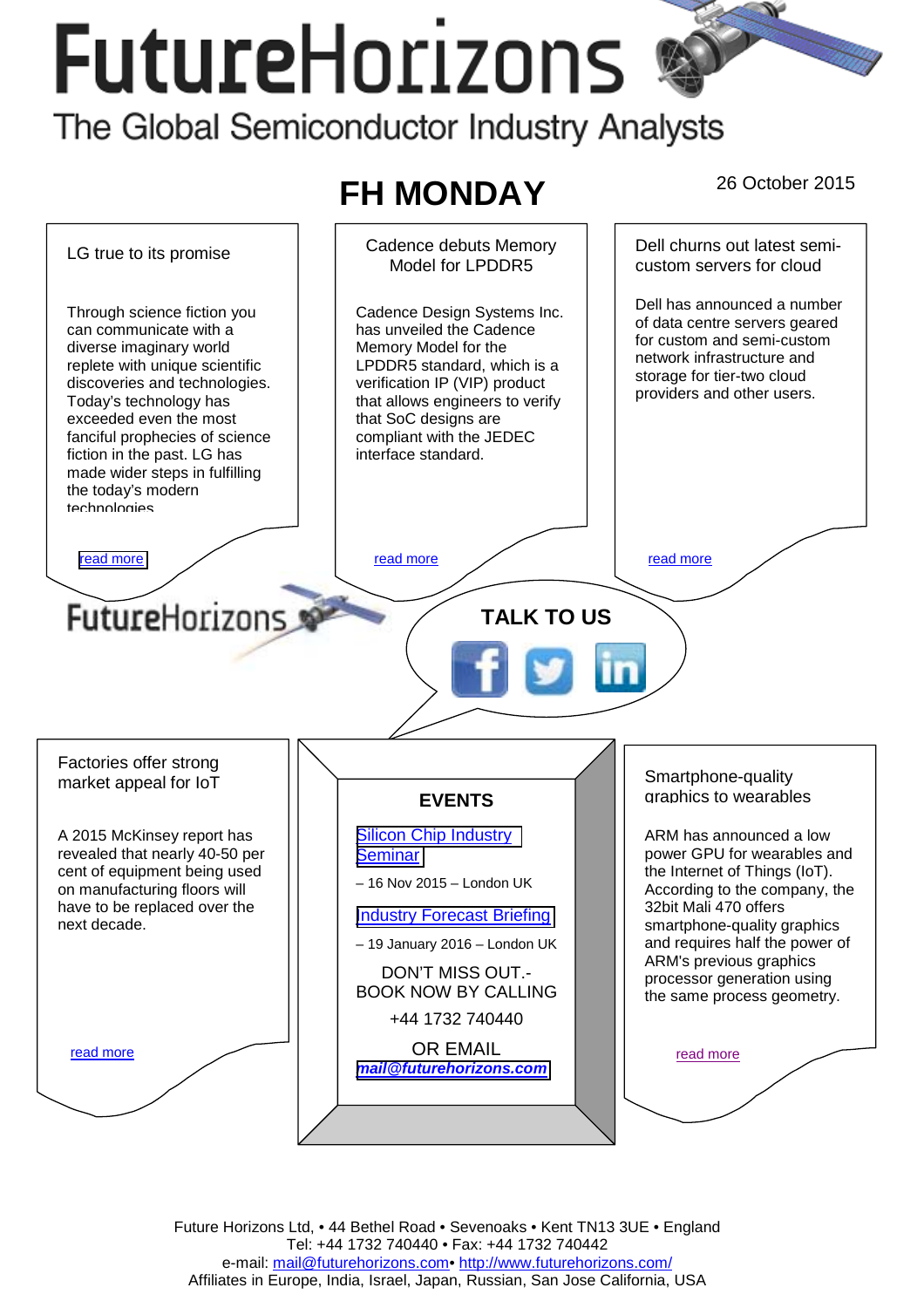# <span id="page-1-0"></span>*LG true to its promise: Builds smart fact from science fiction*

JEDDAH — Through science fiction you can communicate with a diverse imaginary world replete with unique scientific discoveries and technologies. Today's technology has exceeded even the most fanciful prophecies of science fiction in the past. LG has made wider steps in fulfilling the today's modern technologies, marching ahead toward more promising future scientific advances. Companies are likely to push the limits of hi-tech innovation to stay in the lead. Consumers are always looking for the next superior inventories. It will be vital for a giant firm like LG to continue its heavy investment in research and development to continue launching competitive devices. LG is always rewarded for innovation; it remains one of the top electronics companies in the globe, creating products that are capable of winning over rivals.

The electronic evolution and the increased quality of life LG has been experiencing have caused larger appealing towards the need for more advanced solutions in the future that can guarantee efficient products in every home. With this ground-breaking spirit that has guided the company throughout its march of success; LG remains dedicated to offering customers the total comfort with the highest level of proficiency and sustainability. LG is excited about its future's approach and the prediction for its sustained industrial development and growth. It will continue its vision to deliver a memorable experience for everyone.

### **Cadence debuts Memory Model for LPDDR5**

Cadence Design Systems Inc. has unveiled the Cadence Memory Model for the LPDDR5 standard, which is a verification IP (VIP) product that allows engineers to verify that SoC designs are compliant with the JEDEC interface standard. It also ensures that they can operate correctly in a system with the actual memory components.

Validation of designs using the LPDDR5 memory model reduces the risk of mistakes, rework and delayed production, leading to faster production ramp-up and higher product quality, stated the company.

#### **Dell churns out latest semi-custom servers for cloud**

Dell has announced a number of data centre servers geared for custom and semi-custom network infrastructure and storage for tier-two cloud providers and other users. Dell's latest Datacenter Scalable Solutions (DSS) consist of four servers using a custom/semi-custom model to serve customers that fall in between the top 10 data centres and mainstream business users.

The release comes days after the company announced a \$67 billion bid for storage giant EMC, aiming for a loftier role in cloud computing.

## **Factories offer strong market appeal for IoT**

A 2015 McKinsey report has revealed that nearly 40-50 per cent of equipment being used on manufacturing floors will have to be replaced over the next decade. The report also projected that factories will be the next "fertile ground" for Internet of Things (IoT) sensors and technologies that will allow smarter, more automated machine to machine processes that streamline operations, relay data on performance and machine "wellness" for purposes of preventive maintenance, and deliver smarter robots that can assume responsibility for a number of functions.

The news should pique the interest of electronics manufacturers that supply the sensor markets. The growth of the global sensor business between 2011and 2016 has been a robust 9.1 per cent annually, according to Intechno Consulting, a Swiss-based industry research firm. Much of this sensor uptake is in vehicles, ships and planes. However, a robust amount of activity is also centred in the manufacturing and process industries, with Europe, Japan and the U.S. leading the way.

#### **ARM GPU to bring smartphone-quality graphics to wearables**

ARM has announced a low power GPU for wearables and the Internet of Things (IoT). According to the company, the 32bit Mali 470 offers smartphone-quality graphics and requires half the power of ARM's previous graphics processor generation using the same process geometry.